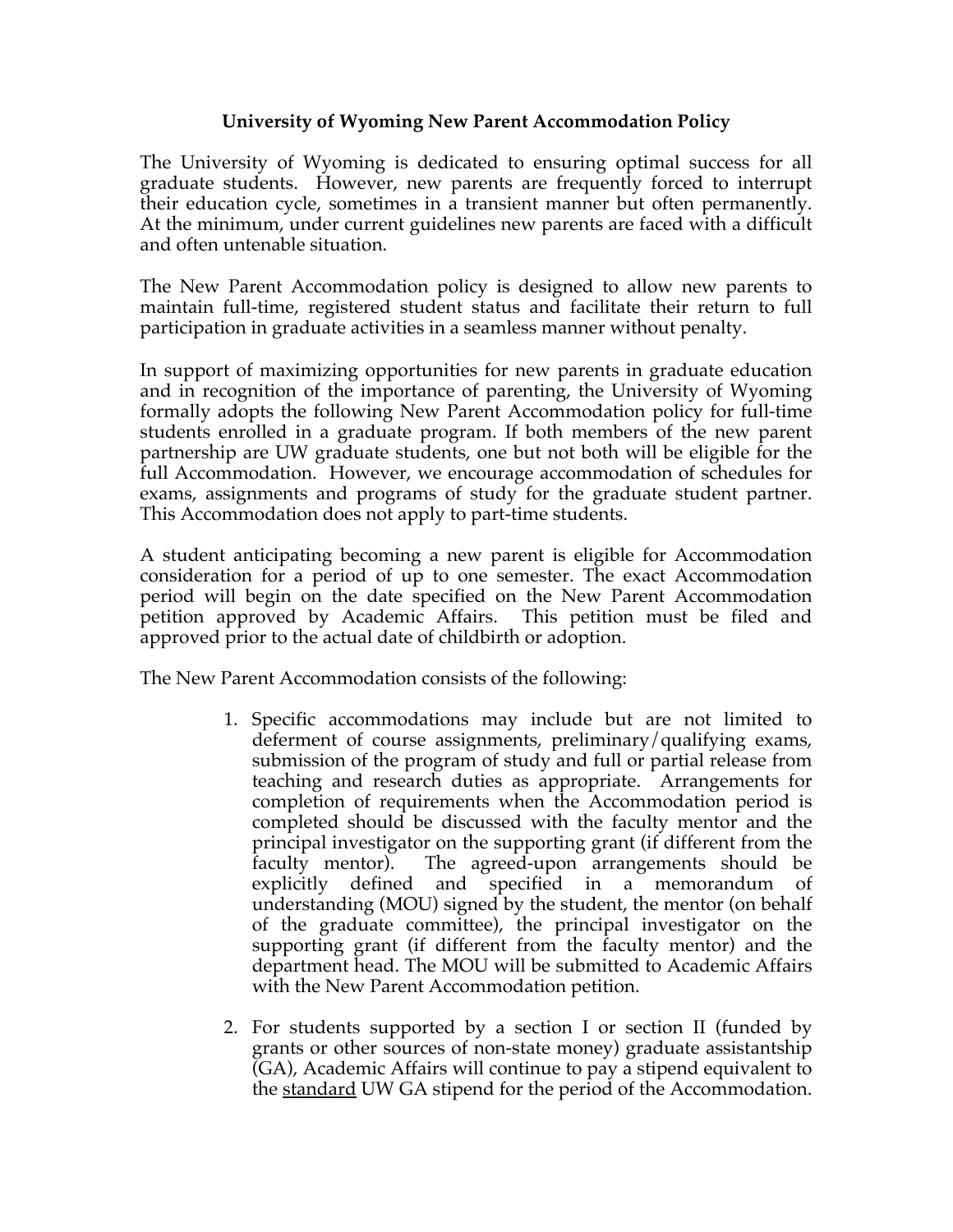It is important to note that principal investigators will not be accountable for providing GA support during the period of the Accommodation. Payment will be prorated for students with partial assistantships. Graduate assistants will continue to be covered by UW health insurance during the New Parent Accommodation.

- 3. Students who are not supported by a GA are eligible for the New Parent Accommodation period, but are not entitled to a universitysupported stipend or health insurance.
- 4. For all students approved for New Parent Accommodation, Academic Affairs will provide a one credit hour tuition waiver to allow continuous registration as a full-time graduate student. This will allow international students to maintain their visa status and for all students to maintain financial aid agreements requiring full time enrollment status.
- 5. To enable a seamless return for the student, departments, mentors and principal investigators are advised to discuss and establish appropriate measures to support students that may include opportunities for continued involvement in limited research, teaching or program milestones during the Accommodation period. However, this agreement should be based upon mutual consent between the student and mentor (and principal investigator on the supporting grant if different from the mentor) and specified in the MOU.

## Process

- At least three months prior to the anticipated childbirth or adoption, the student should initiate the New Parent Accommodation petition (available on the Graduate Student Resources web site). The petition requires approval by the student's faculty mentor, the principal investigator of the grant (if different from the faculty mentor), department head or equivalent, college dean and Academic Affairs. This process is designed to ensure that all stakeholders are aware of the planned accommodation and measures to ensure equitable and appropriate consideration. The student should discuss specifics regarding the exact nature of the Accommodation, plans for future completion of requirements and milestones, and mutual expectations. In particular, both parties should consider mechanisms to fulfill any teaching responsibilities so that the petitioner may regain his or her graduate assistantship following completion of the New Parent Accommodation period. All expectations and agreements should be included in the MOU.
- Appropriate documentation of the anticipated childbirth or adoption from the student's medical service provider or other official entity is required.